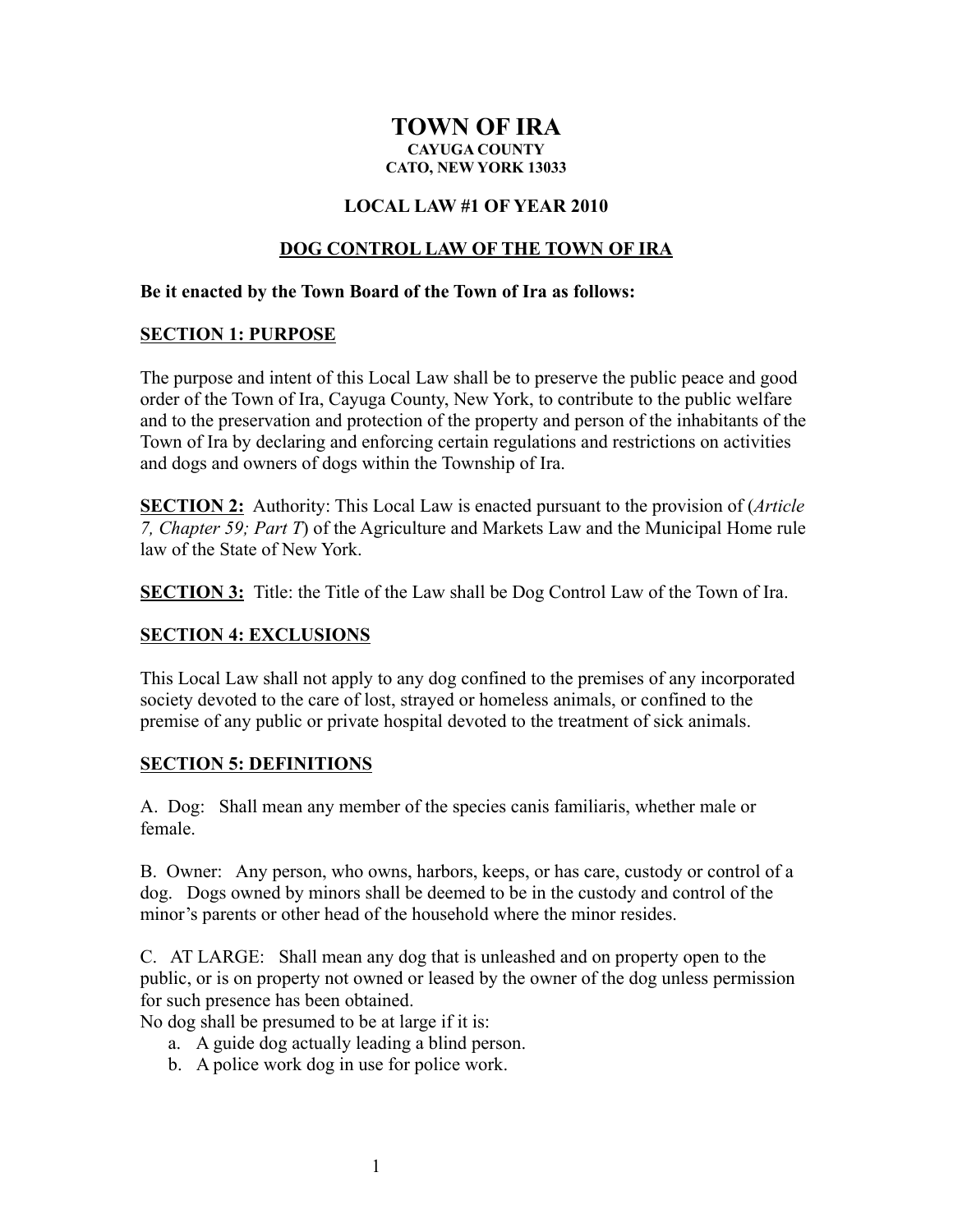c. A dog accompanied by its owner or other responsible person and is actively engaged in hunting or training for hunting on unposted land or on posted land with the permission of the owner.

D. Restraint: A dog shall be deemed under restraint when it is controlled by a leash or in the presence of a competent person and obedient to that person's commands; or on or within a vehicle being driven or parked legally, or within the property limits of its owner or keeper, or upon the premises of another with the consent of such person.

# **SECTION 6: DOG CONTROL OFFICER**

The position of Dog Control Officer may be created by the Town Board of the Town of Ira and such Dog Control Officer shall have all the powers of a peace officer in the execution of this Local Law and in the execution of Article 7 of the Agriculture and Markets Law of the State of New York, including the serving of appearance tickets. Every dog seized by the Dog Control Officer shall be maintained in a clean and humane manner, redeemed, placed for adoption or euthanized in accordance with Article 7 of the Agriculture and Markets Law.

# **SECTION 7: RESTRICTIONS**

- A. No Owner shall permit or allow a dog to run at large within the Town of Ira, unless such dog shall be restrained as provided in Section 5: D herein.
- B. No dog shall be permitted to cause damage or destruction to property, or commit a nuisance, or to defecate upon the premises of a person other than to or upon the premises of the owner or persons harboring said dog.
- C. No owner shall keep or harbor a dog that howls or barks so as to disturb the peace and quiet of other persons.
- D. No dog shall be permitted to chase or otherwise harass any person in such a manner as to reasonable cause intimidation or to put such person in reasonable apprehension of bodily harm or in injury except in defense of property of the owner or inhabitants.
- E. No dog shall be permitted to habitually chase or bark at moving vehicles, bicycles or pedestrians.
- F. No unspayed female dog in heat (season) shall be permitted to be outside of a building or a fenced enclosure, except that the owner may exercise such dog while on a securely fastened leash not more than six feet in length.
- G. No owner shall fail to provide dogs with sufficient good and wholesome food and water, proper shelter and protection from the weather, veterinary care when needed to prevent suffering, and with humane care and treatment.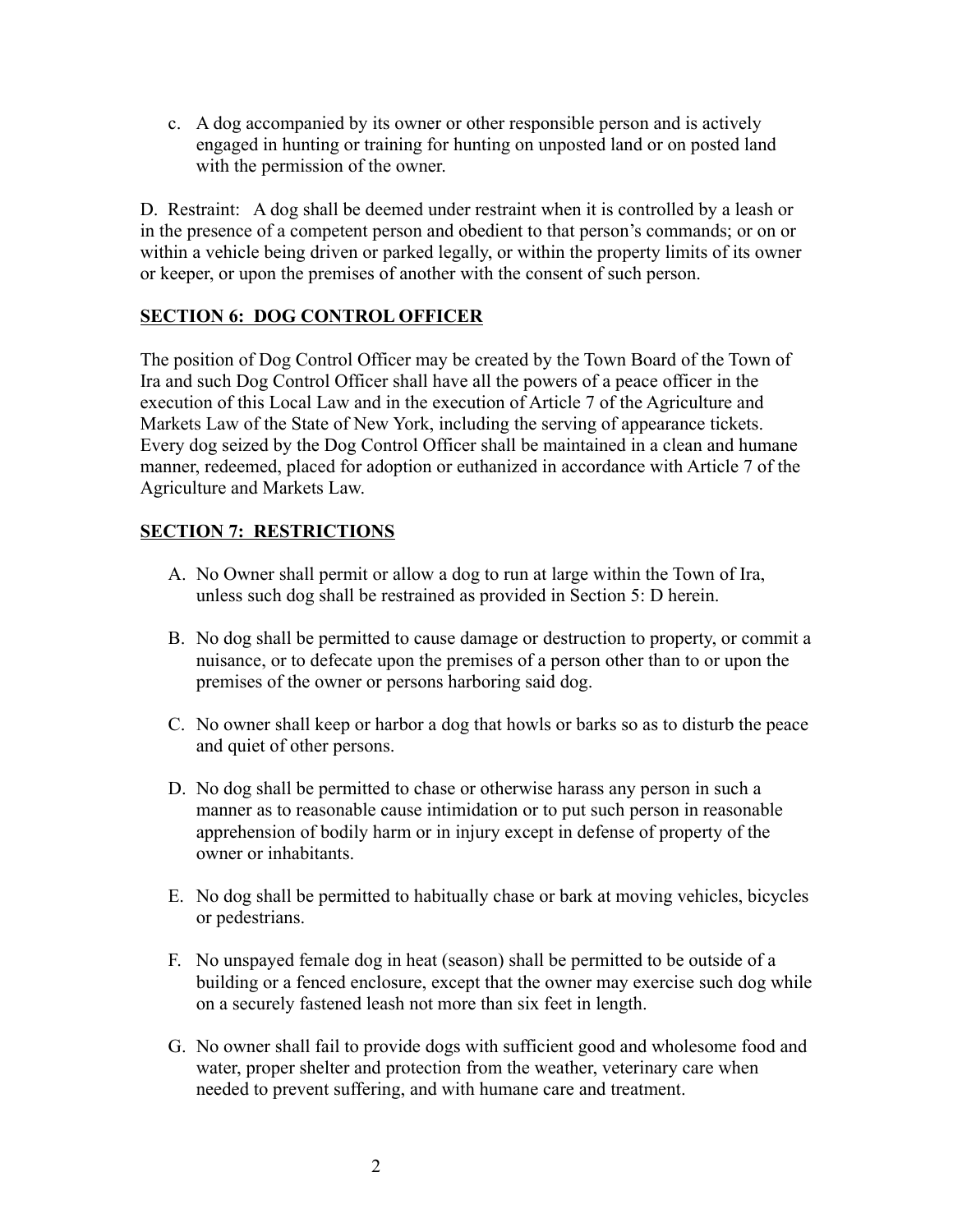# **SECTION 8: SEIZURE, IMPOUNDMENT, REDEMPTION AND ADOPTION**

- A. Any dog found in violation of the provisions of Section 7 of this law may be seized pursuant to the provisions of Section 118 of the Agriculture and Markets Law.
- B. Every dog seized shall be properly cared for, sheltered, fed and watered for the redemption periods set forth in Section 118 of the Agriculture Law.
- C. Seized dogs may be redeemed by producing proof of licensing and identification pursuant to the provisions of Article 7 of the Agriculture and Markets Law and by paying the same impoundment fees that are charged to the Town.
- D. If the owner of any unredeemed dog is known, such owner shall be required to pay the impoundment fee set forth in subdivision (c) of this section as well as any costs otherwise involved in the seizure and care of said dog whether or not said owner chooses to redeem his or her dog.
- E. Any dog unredeemed at the expiration of the appropriate redemption period, shall be made available for adoption or euthanized pursuant to the provision of Section 118 of the Agriculture and Markets Law.

# **SECTION 9: COMPLAINT**

Any person who observes a dog in violation of this Law may file a complaint under oath with a justice of the Town of Ira specifying the nature of the violation, the date thereof, a description of the dog and the name and residence, if known, of the owner of such dog. Such complaint may serve as the bases for enforcing the provisions of this law

# **SECTION 10: LICENSING OF DOGS**

- A. All dogs in the Town of Ira must be licensed with the Town Clerk by the age of 4 months and are required to present a current Certificate of Rabies at the time of Licensing or the renewal of an existing license.
- B. All dog licenses will be for a period of one year and will expire at the end of the month one year from the date of issue.
- C. Fees for Licensing of Dogs: The fee for a spayed or neutered dog will be \$8.00 (which includes the assessment of a \$1.00 surcharge for the purpose of carrying out animal population control) and the fee for an unspayed or unneutered dog will be \$18.00, (which included the assessment of a \$3.00 surcharge for the purpose of carrying out animal population control) with such fees being reviewed by the Town Board periodically and may be changed by a resolution of the Town Board, if deemed necessary.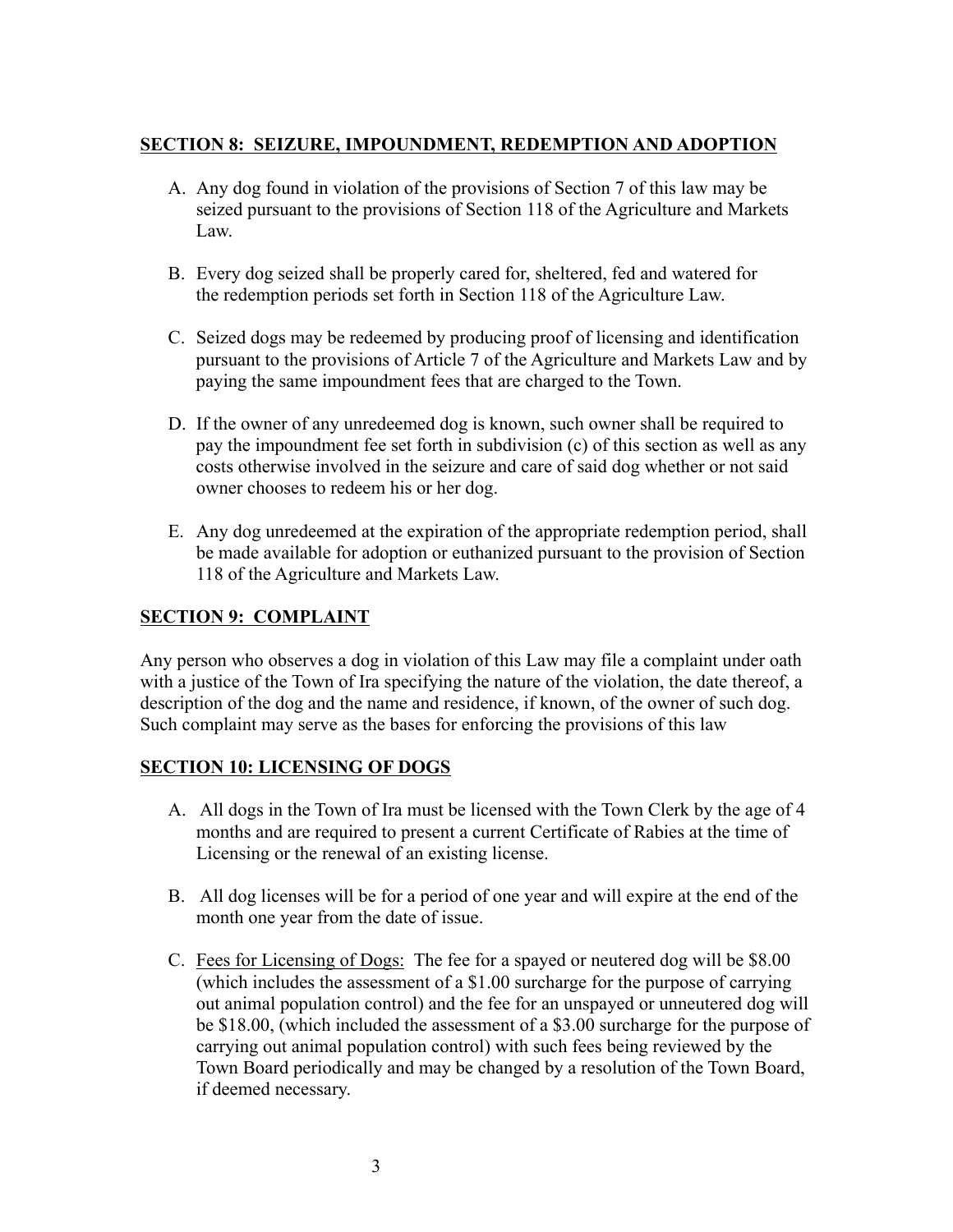- D. Replacement tag fee: The fee for a lost replacement tag will be \$3.00.
- E. Enumeration fee: When the Town board determines the need for a dog enumeration, a fee of \$5.00 will be assessed to all dogs found unlicensed at the time the enumeration is conducted.
- F. Purebred License: The Town of Ira will **not** be issuing Purebred or Kennel Licenses. All dogs will be licensed individually as per fee system stated above.
- G. Service Dogs: The Town of Ira will require a no charge license for any guide dog, service dog, hearing dog or detection dog.
- H. The Town of Ira does not allow the licensing of dogs by a shelter. The shelter MUST send the adoptive dog owners to the Town Clerk of the Town of Ira in which the dog will be harbored for adoption purposes.
- I. All dog licenses may be purchased by visiting the Town offices or by regular mail. If licensing or renewing a license by mail, the appropriate fee must accompany the forms and a self-addressed stamped envelope. No license will be mailed out without a self-addressed stamped envelope. There will be NO refund of fees.
- J. All fees will be used in funding the administration of the Dog Control Law of the Town of Ira.
- K. Fees for Seizure of Dogs: The fee for seizure and impoundment of dogs in violation of this law or the Laws of the New York State Department of Agriculture and Markets Laws are as follows: First Offense: The same impoundment and euthanasia fees per animal that are charged to the town for such services Second Offense: \$60.00 plus the impoundment and euthanasia fees per animal.

# **SECTION 11: VIOLATIONS OF RESTRICTIONS**

It shall be the duty of the Dog Control Officer of the Town of Ira to enforce the provisions set forth in this Local Law, and issue appearance tickets to the violators and summon the violator before the Town Justice Court.

# **SECTION 12: PENALTIES**

A violation of the Local Law shall be deemed an offense and a violation thereof shall be punishable by a fine of not more than \$25.00 for the first offense, not more than \$50.00 for the second offense and not more than \$100.00 for the third and subsequent offenses.

# **SECTION 13: SEPARABILITY**